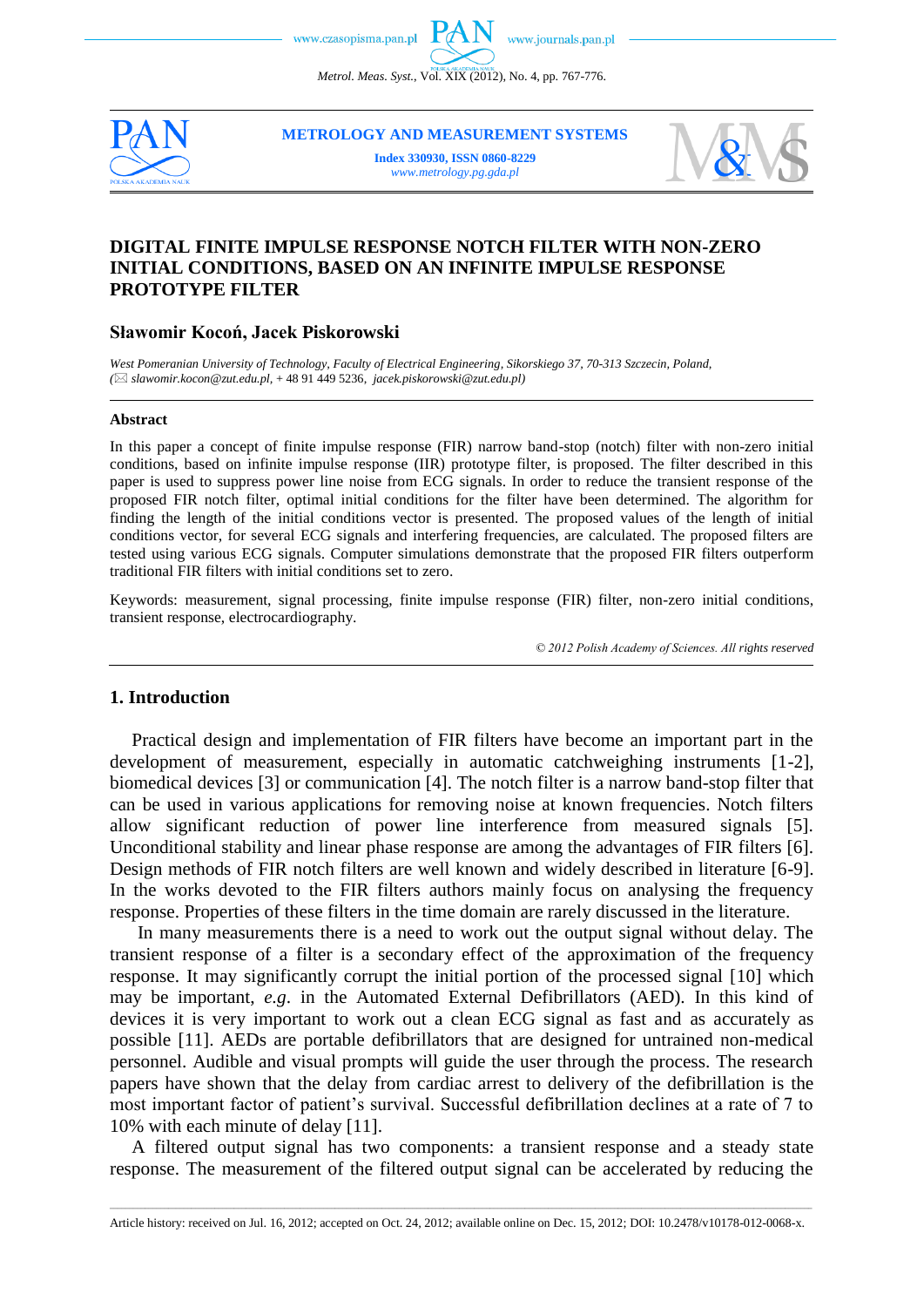transient response. The improvement of the transient response is a problem which has been considered in many fields of engineering. However, the commonly used filters are, in many cases, inappropriate due to the long duration of transients [12-13].

 For filters with time-invariant coefficients there are only small possibilities of shortening the transient state. In this paper a technique for improving the transient response of the timeinvariant FIR filters using non-zero initial conditions for the filter is proposed. To calculate optimal initial conditions for the filter the projection technique is used [14].

There are many methods that can be used to design FIR notch filters. One of these methods uses the IIR prototype filter [3]. This method will be used in this paper.

This paper is divided into the following sections: Section 2 describes the method of designing a FIR notch filter using the IIR prototype filter. In section 3, the method for calculating the initial conditions for the FIR filter is derived. Then, in Section 4, the analysis of the length of the initial conditions vector is presented. In Section 5, the results of simulation are given. Finally, concluding remarks are drawn in Section 6.

#### **2. FIR notch filter based on IIR prototype filter**

The filter considered in this paper is based on the notch filter proposed by Deshpande *et al* [3]. The transfer function of the second order IIR notch filter has the following form:

$$
H_0(z) = K_0 \frac{1 - 2\cos(\omega_0)z^{-1} + z^{-2}}{1 - 2rcos(\omega_0)z^{-1} + r^2 z^{-2}},
$$
\n(1)

where  $K_0$  is a scaling factor, r is the pole radius, and  $\omega_0$  is the normalised frequency in radians.

The notch effect in (1) is obtained by placing a pair of complex conjugate zeros at  $e^{\pm j\omega_0}$ . The frequency response of (1) in the passband is close to unity. This is obtained by placing a pair of conjugate poles at  $re^{\pm j\omega_0}$ . The value of r must be positive and smaller than unity.

Equation (1) can be written in the following form [3]:

$$
H_0(z) = K_0 \, H_N(z) \, H_D(z),\tag{2a}
$$

where:

$$
H_N(z) = 1 - 2\cos(\omega_0) z^{-1} + z^{-2},\tag{2b}
$$

$$
H_{\mathcal{D}}(z) = \frac{1}{1 - 2r \cos(\omega_0) z^{-1} + r^2 z^{-2}}.
$$
 (2c)

Since  $z = e^{j\omega}$ , (2b) can be written as:

$$
H_{\rm N}(e^{j\omega}) = 1 - 2\cos(\omega_0) e^{-j\omega} + e^{-j2\omega} =
$$
  
=  $e^{-j2\omega} (e^{j\omega} - e^{j\omega_0}) (e^{j\omega} - e^{-j\omega_0}).$  (3)

If we put  $\omega = \omega_0$  in (3), it is easy to show that  $H_N(e^{j\omega_0}) = 0$ . This ensures a notch at  $\omega_0$ .

Using long division of unity by factor  $(1 - 2r \cos(\omega_0) z^{-1} + r^2 z^{-2})$ , (2c) can be written as follows:

$$
H_D(z) = 1 + az^{-1} + (a^2 - b)z^{-2} + (a^3 - 2ab)z^{-3} + + (a^4 - 3a^2b + b^2)z^{-4} + (a^5 - 4a^3b + 3ab^2)z^{-5} + \cdots,
$$
 (4)

where:  $a = 2r\cos(\omega_0)$  and  $b = r^2$ .

Equation (4) can be also put in the following form:

$$
H_{\rm D}(z) = \sum_{i=0}^{\infty} h_2(i) z^{-i},\tag{5a}
$$

where:

$$
h_2(i) = \sum_{m=0}^{\lfloor x \rfloor} (-1)^m \binom{i-m}{m} a^{(i-2m)} b^m.
$$
 (5b)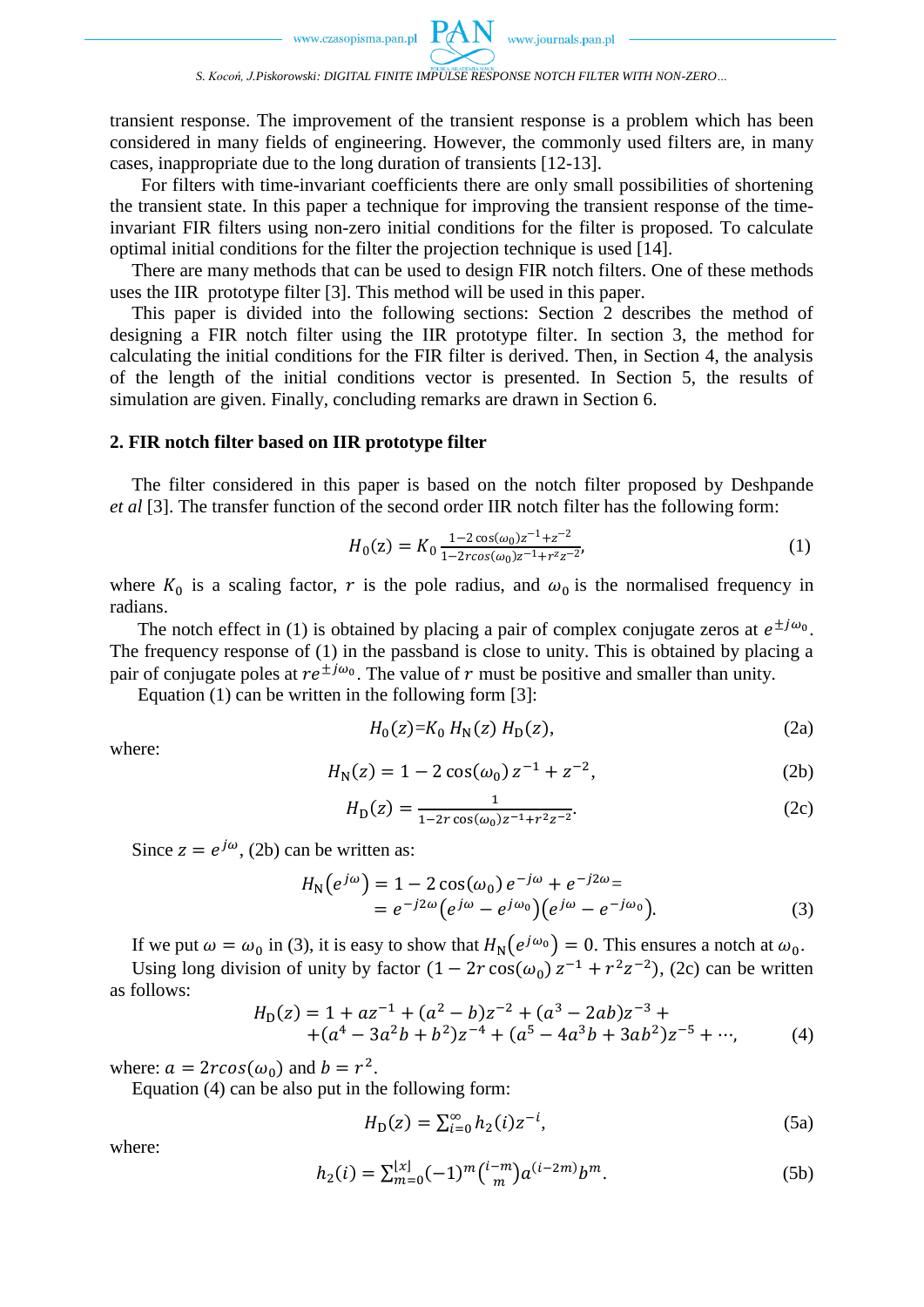

In (5b), notation  $|x|$  stands for the integral part of x. According to [3], truncating the series given by (5a) at  $i = M$ , the FIR filter can be described by the following transfer function:

where:

$$
N_0(z) = \sum_{i=0}^{M} D(i) z^{-i},
$$
\n(6a)

$$
D(i) = h_2(i) - 2\cos(\omega_0) h_2(i-1) + h_2(i-2), \quad i = 2, 3, ..., L,
$$
  

$$
D(0) = h_2(0), \quad D(1) = -2\cos(\omega_0) h_2(0) + h_2(1).
$$
 (6b)

It should be noted that the method proposed in this section has some limitations. If the pole radius of the IIR prototype filter is major than 0.93, ripples in the passband of the obtained FIR filter can be observed. These ripples are caused by round-off noise. The round-off noise is proportional to  $1/(1 - r)^2$  [7].

Figure 1 presents the comparison of the magnitude responses of the second order IIR notch prototype filter (with pole radius  $r = 0.93$  and 1.8 rad/s notch frequency) and the 170th order FIR filter based on this prototype. For the assumed case the maximal error between the magnitude responses of the designed FIR notch filter and the IIR prototype filter over the entire frequency range is equal to 0.0251.



Fig. 1. Comparison between the magnitude responses of the IIR notch prototype filter and the designed FIR filter.

#### **3. Non-zero initial condition for** the **FIR filter**

An FIR filter based on the IIR prototype filter has many advantages, *e.g*. unconditional stability [6]. Conversely, the transient response of the IIR prototype filter also occurs in the

output of the designed FIR filter [3]. The transient response duration strongly depends on the rejection bandwidth [10]. Usually, if the rejection bandwidth is narrower, a longer transient response is observed. However, to reduce a sinusoidal interference without distortion in the frequency domain, notch filters with very narrow rejection bandwidth are chosen [14]. In traditional design methods of notch filters the trade-off between the duration of the transient response and the distortion of separateness in the frequency domain must be considered [14]. In this paper a technique to suppress the transient response in FIR notch filters based on prototype IIR filters is proposed.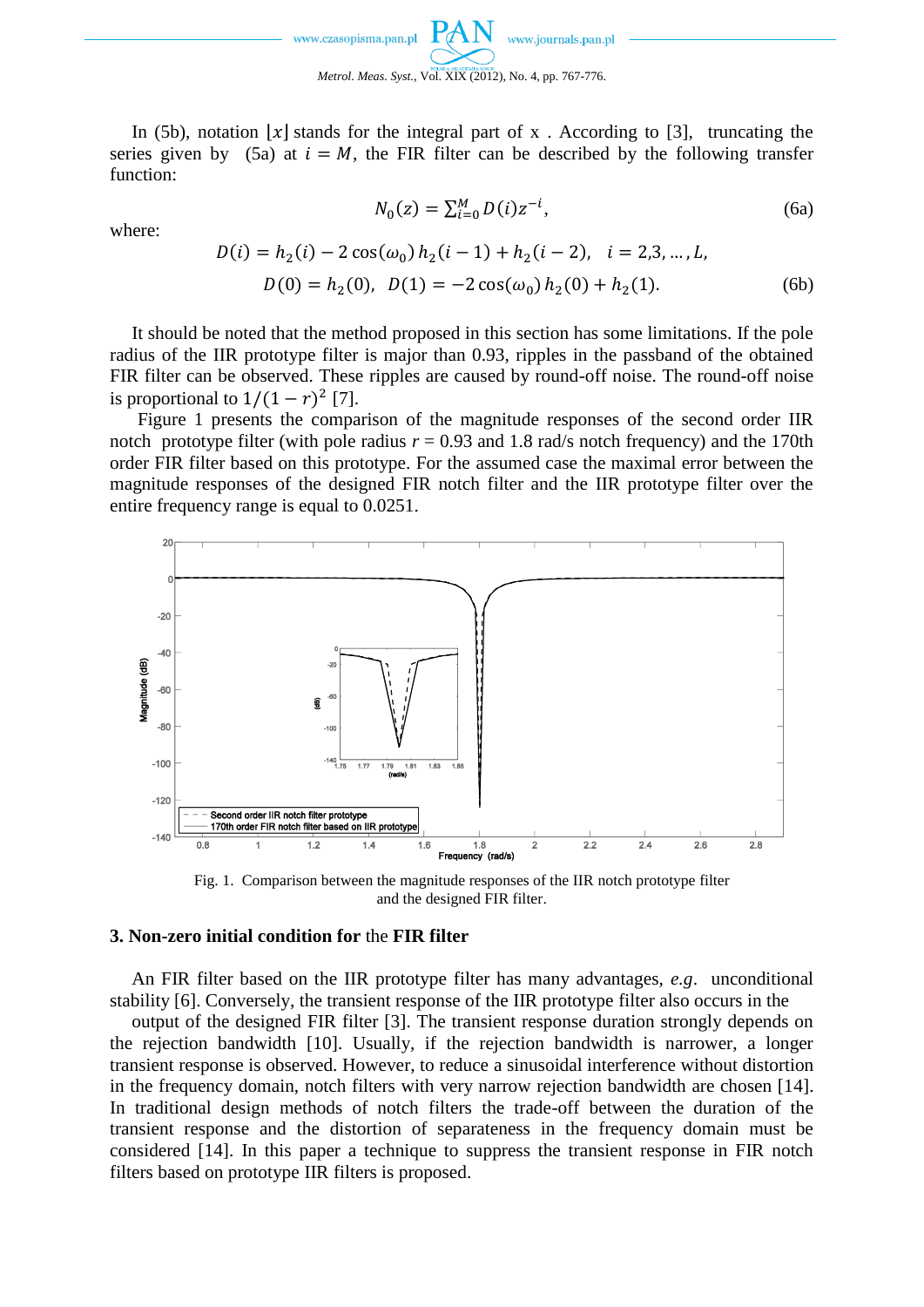www.journals.pan.pl

#### *S. Kocoń, J.Piskorowski: DIGITAL FINITE IMPULSE RESPONSE NOTCH FILTER WITH NON-ZERO…*

The transient response suppressing method is based on the vector projection technique [14]. First of all, the vector projection method is used to decompose first *L* samples of the filter input signal into a sinusoidal component and a useful signal component. Then, the initial values for the filter are calculated. In the next step, first *L* samples of the filter output signal are replaced by formerly determined initial conditions.

A useful signal distorted by a sinusoidal interference can be written as follows [14]:

$$
x(n) = u(n) + s(n),\tag{7}
$$

where:  $x(n)$  is the notch filter input signal,  $u(n)$  is the useful signal, and  $s(n)$  is the sinusoidal interference with amplitude  $A_0$ , normalised frequency  $\omega_0$  in rad/Sa, and initial phase  $\phi$ , given by:

$$
s(n) = A_0 \sin(\omega_0 n + \phi).
$$
 (8)

The transient response suppression technique is presented as follows [14]. At the beginning, *L* samples of the signal  $x(n)$  are put into vector **X**:

$$
X = \begin{bmatrix} x(0) \\ x(1) \\ \vdots \\ x(L-1) \end{bmatrix} . \tag{9}
$$

Using (7) and (9), vector  $X$  can be rewritten as:

where:

$$
X = U + S,\tag{10a}
$$

$$
\boldsymbol{U} = \begin{bmatrix} u(0) \\ u(1) \\ \vdots \\ u(L-1) \end{bmatrix}
$$
 (10b)

and

$$
\mathbf{S} = \begin{bmatrix} s(0) \\ s(1) \\ \vdots \\ s(L-1) \end{bmatrix} . \tag{10c}
$$

Equation (8) can be written in the following form:

$$
s(n) = A_0 \sin(\omega_0 n + \phi) = A_0 [\cos(\phi) \sin(\omega_0 n) + \sin(\phi) \cos(\omega_0 n)].
$$
 (11)

Using  $(11)$ , matrix **A** can be defined as follows:

$$
\mathbf{A} = \begin{bmatrix} 1 & 0 \\ \cos(\omega_0) & \sin(\omega_0) \\ \cos(2\omega_0) & \sin(2\omega_0) \\ \vdots & \vdots \\ \cos[(L-1)\omega_0] & \sin[(L-1)\omega_0] \end{bmatrix} .
$$
 (12)

In matrix (12) vector **S** is in the row space for any initial phase  $\phi$  of  $s(n)$ .

The next step of the projection method is to define the projection operator  $P$ . This operator is defined as:

$$
\boldsymbol{P} = \boldsymbol{A} (\boldsymbol{A}^T \boldsymbol{A})^{-1} \boldsymbol{A}^T,\tag{13}
$$

where notation  $T$  stands for the transposition. Using matrices  $(12)$  and  $(13)$  the useful signal can be estimated by: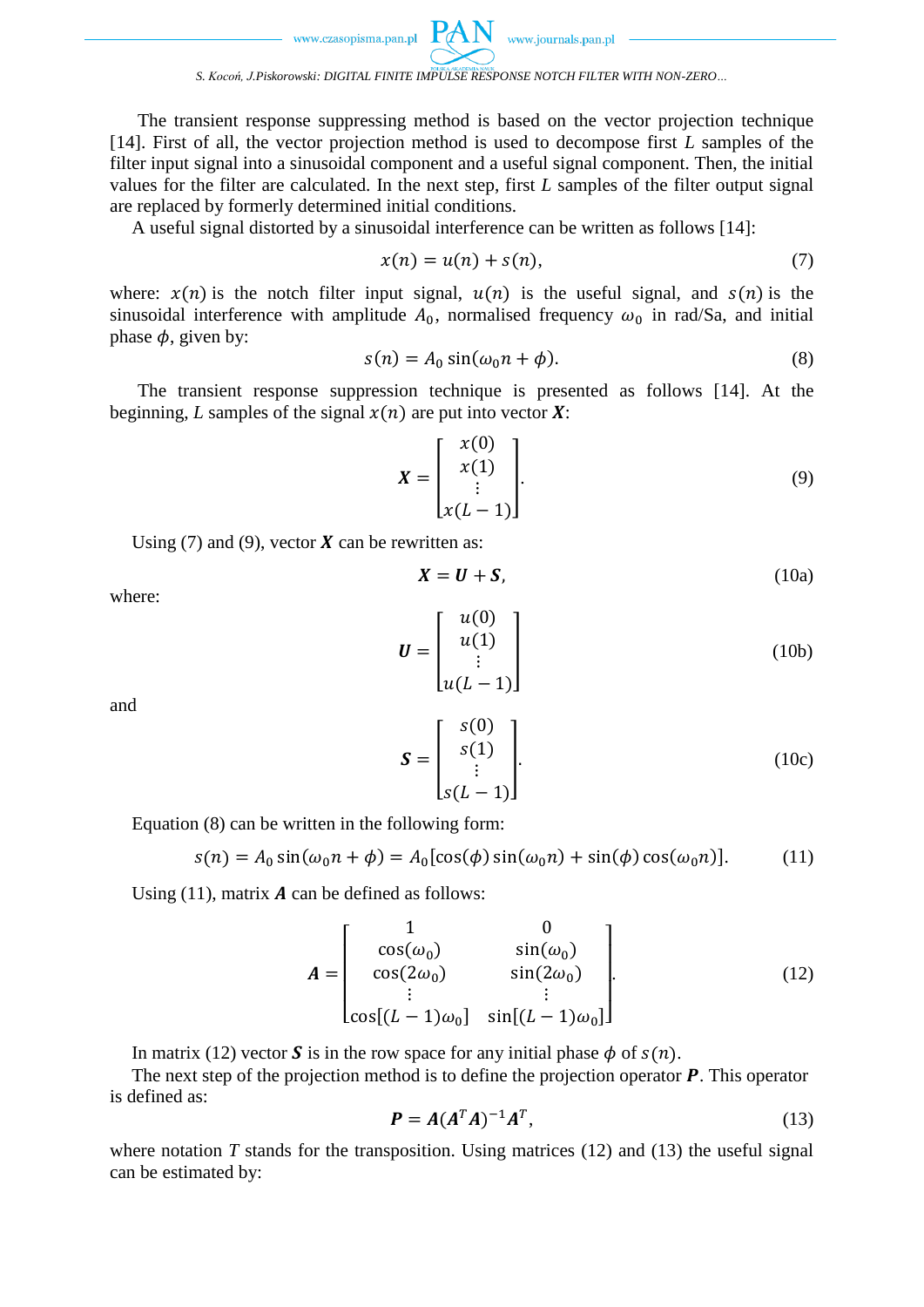

$$
\overline{\mathbf{U}} = (\mathbf{I} - \mathbf{P})\mathbf{X},\tag{14a}
$$

where  $\boldsymbol{I}$  is the identity matrix. The sinusoidal interference can be estimated by:

$$
\overline{S} = PX.
$$
 (14b)

Using the estimated useful signal  $\overline{U}$  as initial condition for the FIR notch filter, the transient response can be considerably reduced. The output of the *N*-th order FIR filter is given by [4]:

$$
y(n) = [b_0(n) + b_1(n-1) + b_2(n-2) + \dots + b_N(n-N)]x(n), \tag{15}
$$

where:  $b_0(n)$ ,  $b_1(n-1)$ ,  $b_2(n-2)$ , ...,  $b_N(n-N)$  are the FIR filter coefficients,  $y(n)$  and *x*(*n*) are the filter output and input, respectively. For  $n = 0$  to  $L-1$ , values of the filter output  $y(n)$  are replaced by the estimated signal  $\overline{U}$ :

$$
y(n) = [y(0) y(1) ... y(L-1)]T = \overline{U} = (I - P)X.
$$
 (16)

## **4. Length of non-zero initial condition vector**

In this section the optimization process of the length of the non-zero initial conditions vector for the proposed filter is presented. The main problem of using the technique described in the previous section rests upon proper selection of *L* (the length of the initial conditions vector). The authors in [13] denoted that the value of *L* should be integer between 5 and 15. A proof of that statement is provided. In this paper the analysis of the length of the initial conditions vector is done. In order to investigate the dependence of the quality of filtering and length of the initial conditions vector, the ECG signal distorted by 50-Hz power line interference is used. The distorted ECG signal used in this paper is presented in Fig. 2. The signal was by a 50-Hz sinusoid with unity amplitude. The signal is sampled at  $f_s = 250$  Hz.



Fig. 2. ECG signal with 50-Hz distortion.

In Fig. 3, the mean squared error (MSE) is shown as a function of initial condition vector length. The MSE is defined as:

$$
E = \frac{1}{K} \sum_{n=1}^{K} |y(n) - x(n)|^2,
$$
\n(17)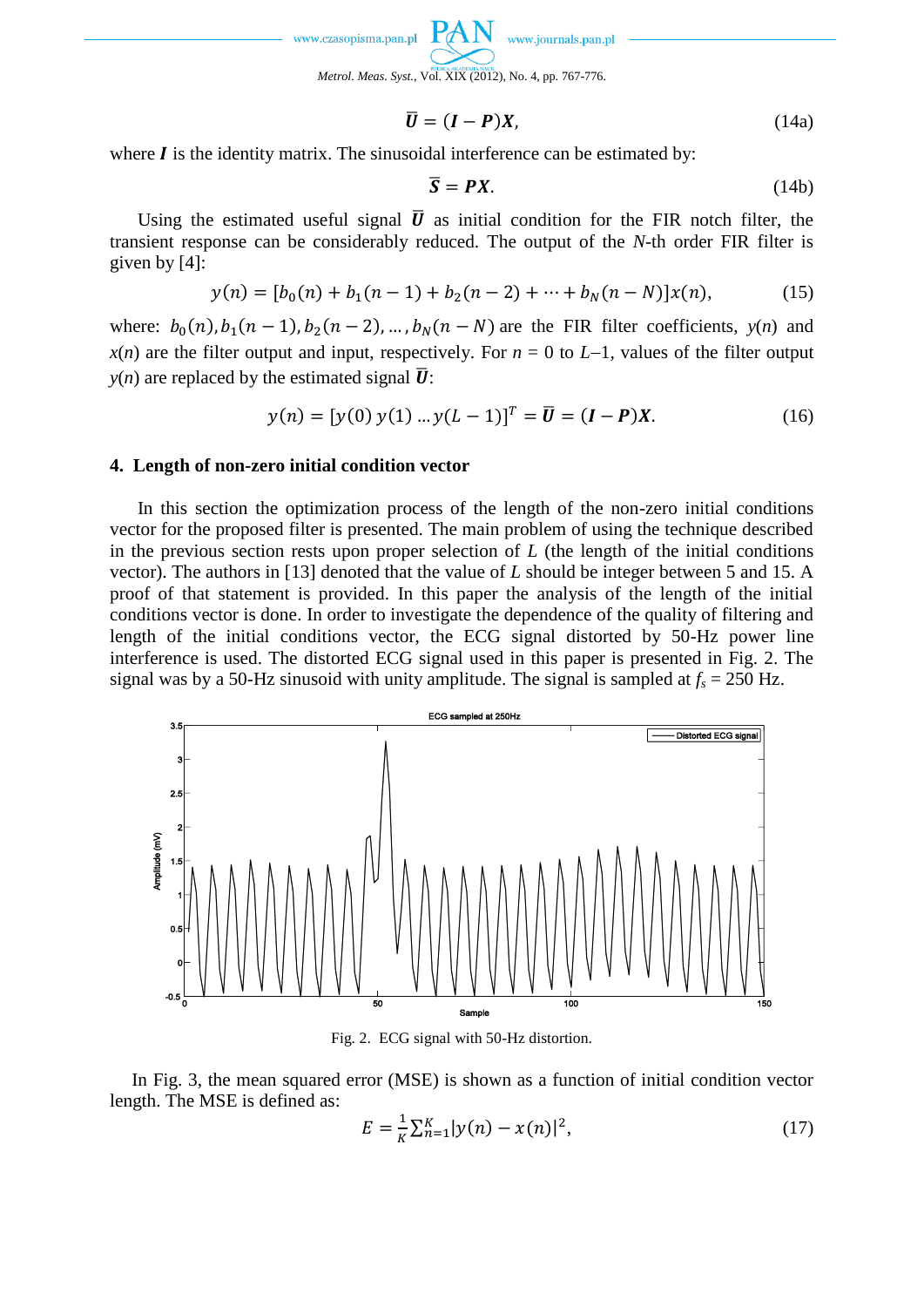*S. Kocoń, J.Piskorowski: DIGITAL FINITE IMPULSE RESPONSE NOTCH FILTER WITH NON-ZERO…*

where *K* is equal to 90,  $y(n)$  is the FIR filter output, and  $x(n)$  is the FIR filter input signal. The MSE of the filter, with values of *L* from 1 to 45, was calculated. The optimal value of *L* can be easily picked out using this figure.



Fig. 3. Mean squared error as a function of initial condition vector length.

As it can be seen in Fig. 3 the value of *L* proposed in [13] does not provide the minimal value of the MSE. The local minima  $^*L$  of the MSE are correlated with the sampling rate  $f_s$ and noise frequency  $f_0$  as follows:

$$
^*L = \frac{f_s}{f_0}k, \quad k = 1, 2, 3, \dots s. \tag{18}
$$

For the used ECG signal, the local minima of the MSE, presented in Fig. 3 appear when *L* is equal to  $\frac{250}{50}k = 5k$ ,  $k = 1,2,3, ...$ 

In the case of improper choice of the value of *L*, ripples in the estimated useful signal  $\bar{U}$  occur. In the technique used to suppress the transients, the first L samples of the filter output signal are replaced by the estimated useful signal  $\overline{U}$ . To avoid problems with computational complexity and delays of the output signals, the minimum value of L that ensures the smallest value of the MSE should be selected. Therefore, a properly chosen value of *L* guarantees good quality of filtering and suppression of the transient response. If we define transient response duration in samples by  $M$ , the value of  $L$  should be the first  $^*L$  from (18) greater than *M*. Proper selection of the value of *L* provides a significant reduction of transient response, because all samples of transient response are replaced by  $\overline{U}$ .

In Table 1 the proposed values of *L* calculated using (18) are presented. In the next section simulations using the proposed values of *L* are carried out.

| Sample rate<br>$fs$ [Hz] | Noise frequency<br>$f_0$ [Hz] | $fs/f_0$ | Transient<br>response<br>duration $M$ | k | The proposed<br>value of $L$ |
|--------------------------|-------------------------------|----------|---------------------------------------|---|------------------------------|
| 250                      | 50                            |          | 30                                    | O | 30                           |
|                          | 60                            | 4.16(6)  | 33                                    |   | 33                           |
| 360                      | 50                            | 4.2      | 28                                    |   | 36                           |
|                          | 60                            |          | 28                                    |   | 30                           |
| 1000                     | 50                            | 20       | 41                                    |   | 40                           |
|                          | 60                            | 16,66(6) | 35                                    |   | 50                           |

Table 1. The proposed value of the initial condition vector length *L*.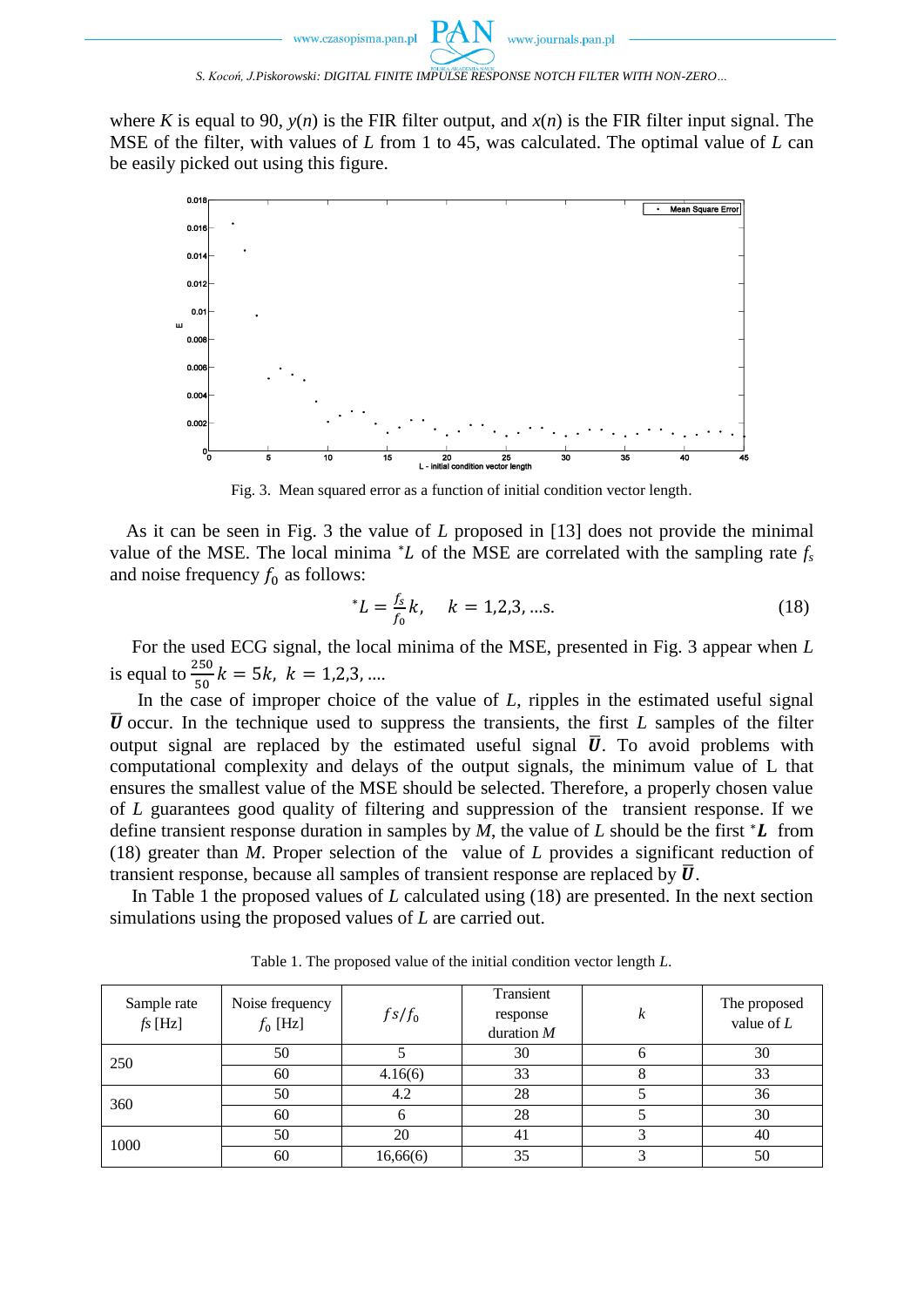www.journals.pan.pl www.czasopisma.pan.pl *Metrol. Meas. Syst.*, Vol. XIX (2012), No. 4, pp. 767-776.

# **5. The results of simulations**

Simulations of the proposed FIR filter with non-zero initial conditions have been made using Mathworks Matlab R2011b. For examination, three different ECG signals have been used. The first (ECG1) and the second (ECG2) signal is the voltage between the left leg electrode (LL) and the right arm electrode (RA). The third signal (ECG3) is taken from electrode (V1) placed in the fourth intercostal space just to the right of the sternum. The first signal is unconditioned, the second and the third are conditioned, amplified by 200 analog to digital unit per miliVolt (adu/mV).

The clean ECG signal contains frequency components ranging from 0.05 Hz to 100 Hz. Therefore, the 50-Hz interference, which has to be removed from the useful signal, lies inside the spectrum of the ECG signal. ECG1 is sampled at 250 Hz but ECG2 and ECG3 are sampled at 360 Hz. All the ECG signals originate from the MIT-BIH (Massachusetts Institute of Technology-Beth Israel Hospital). In this section, first of all, the influence of the value of *L* on the filtration process is investigated. To evaluate the performance of the proposed FIR filter the MSE given by (17) is calculated. Secondly, simulations of the discussed filter are carried out. Simulations are made with three ECG signals starting at different points, i.e. at QRS complex or PR interval. The MSEs for each case are calculated. Also the MSEs for the second order IIR notch filter are determined.



Fig. 4. Filtering results. The value of L is appropriate.



Fig. 5. Filtering results. The value of L is inappropriate.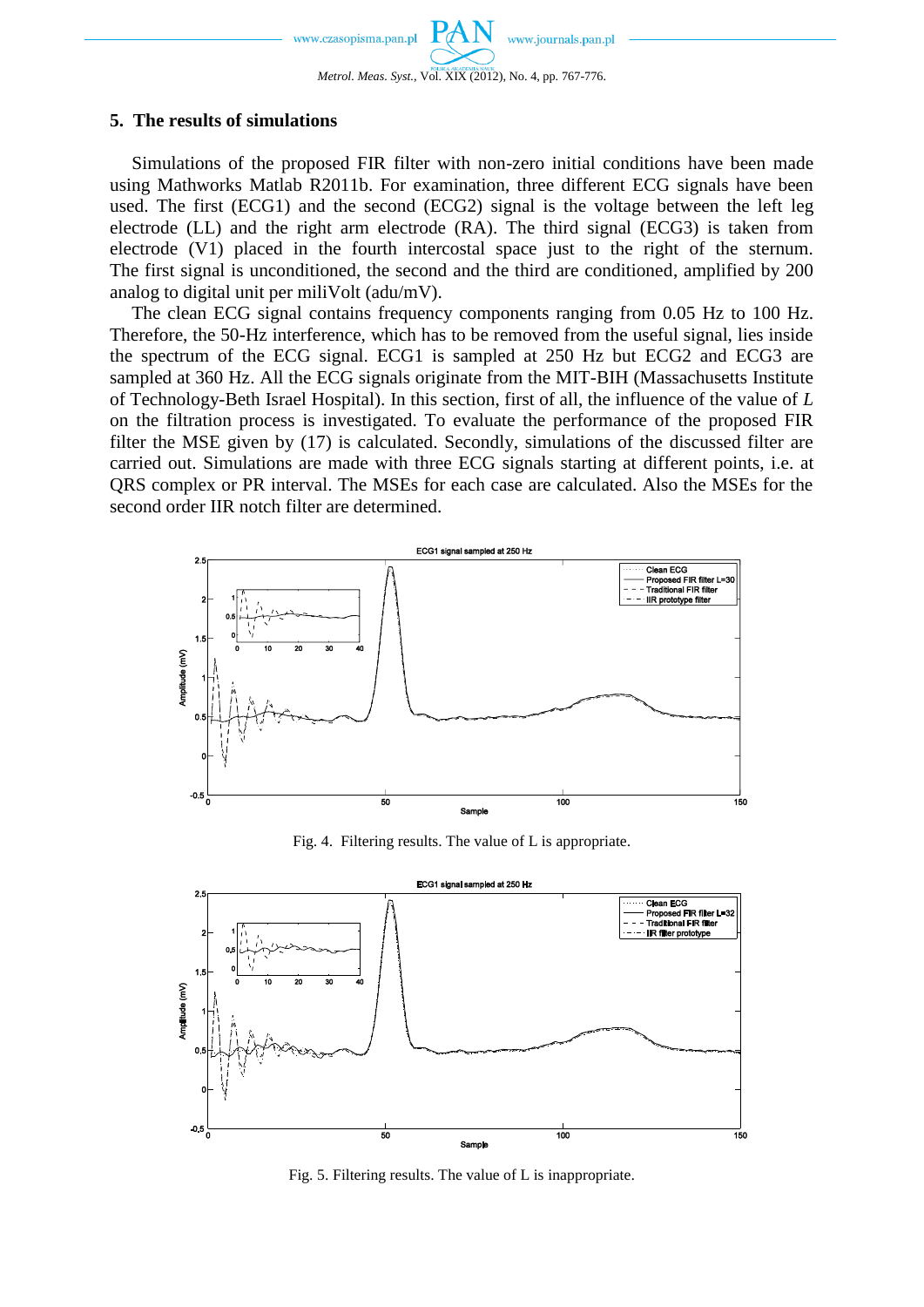In Figs. 4 and 5 the simulations of filters with proper and improper choice of the value of *L* are presented. Proper selection of *L* assures suppression of the transient response. On the other hand, an incorrect value of *L*, presented in Fig. 5, causes unintentional ripple in the filter output signal. Proper values of *L* are presented in Table 1. The MSEs in the discussed cases are 0.001077 and 0.001541 respectively. The MSE for the second order IIR notch filter is 2.057016.

The next simulations provide the results of the various ECGs filtering processes. The ECG signal in each simulation begins at different moments. It is extremely important in the ECG measurement to have a clean signal as quickly as possible. The portion of the ECG signal lost on the transient response may impede appropriate measures. In the cases assumed below, according to (18), a minimum value of the MSE occurs when *L* is an integer greater than the transient response duration *M*. For ECG2 and ECG3 signals it was assumed that  $f_s$  = **360 Hz,**  $f_0 = 50$  **Hz,** and  $M = 28$ . According to Table 1, *L* should be set to **36**.

In Figs. 6 and 7 the output signals of the proposed FIR filters are presented. The input of the filters are ECG2 and ECG3, both with 50-Hz distortion. The simulations start at the PR interval (flat part of the ECG) and the QRS complex (peak of the ECG), respectively.



Fig. 6. ECG2 filtering results: a) simulation start at PR interval; b) simulation start at QRS complex.



Fig. 7. ECG3 filtering results: a) simulation start at PR interval; b) simulation start at QRS complex.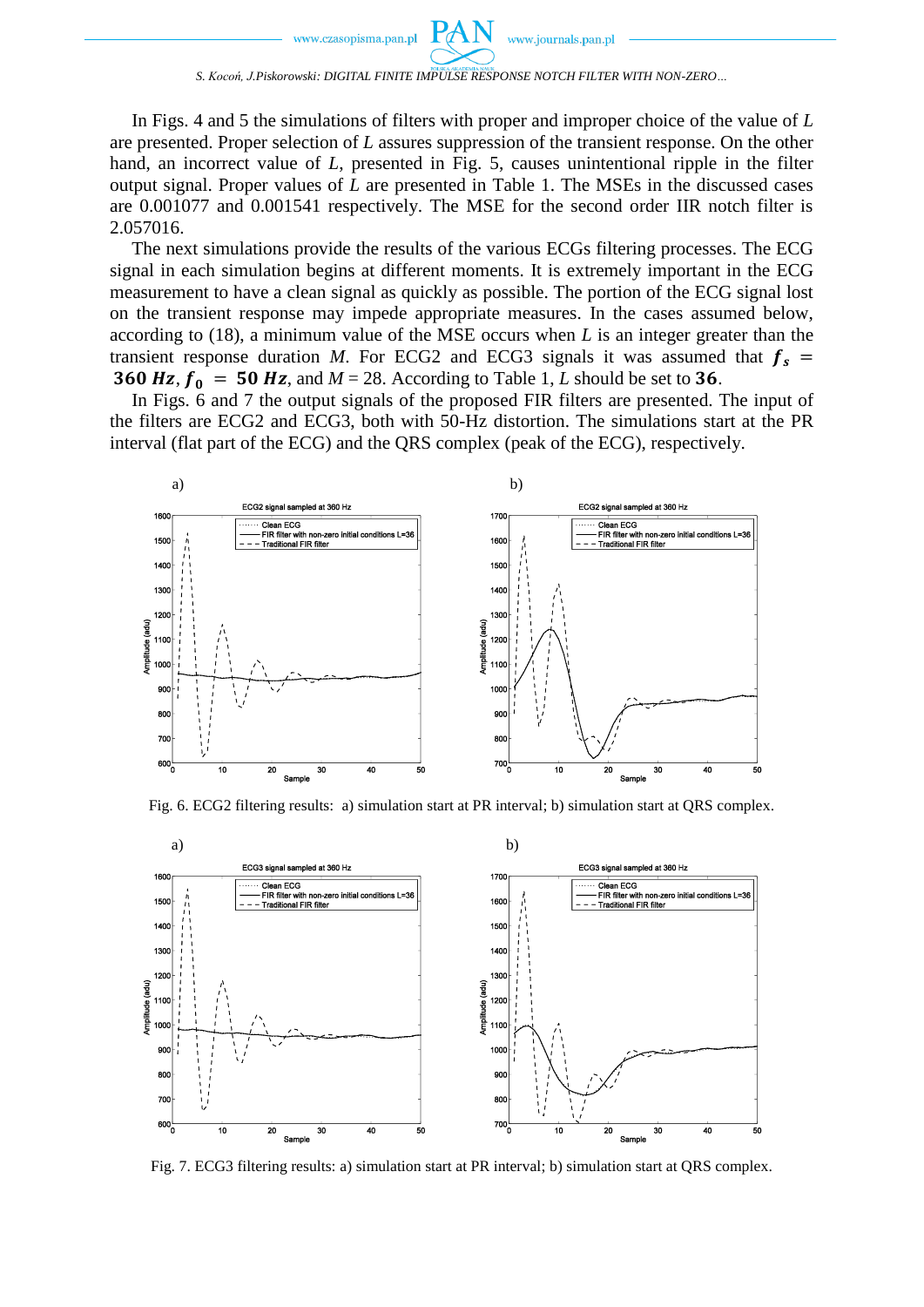www.journals.pan.pl www.czasopisma.pan.pl *Metrol. Meas. Syst.*, Vol. XIX (2012), No. 4, pp. 767-776.

As shown in Figs. 6 and 7, the described FIR filter with non-zero initial conditions outperforms the traditional FIR filter in any case. Using the proposed FIR filters in the ECG measurements the transient response and 50-Hz distortion is reduced. In Table 2 the results of simulations are presented. For each signal (ECG1, ECG2, ECG3) four simulations have been made. The first two started at the PR interval, the last two at the QRS complex of ECG. For both cases the value of *L* is selected in a proper and improper manner, respectively. The MSE is calculated using (17).

|                                      | <b>MSE</b>  | <b>MSE</b> | <b>MSE</b>        |
|--------------------------------------|-------------|------------|-------------------|
| The FIR filter input signal          | Traditional | Proposed   | <b>IIR</b> filter |
|                                      | FIR filter  | FIR filter |                   |
| ECG1, $L=30$ , starts at PR interval | 0.01839     | 0.00108    | 0.01838           |
| ECG1, $L=33$ , starts at PR interval | 0.01839     | 0.00154    | 0.01838           |
| ECG1, $L=30$ , starts at QRS complex | 0.01322     | 0.00040    | 0.01338           |
| ECG1, $L=33$ , starts at QRS complex | 0.01322     | 0.00114    | 0.01338           |
| ECG2, $L=36$ , starts at PR interval | 11003.5     | 133.987    | 11003.6           |
| ECG2, $L=32$ , starts at PR interval | 11003.5     | 3491.88    | 11003.6           |
| ECG2, $L=36$ , starts at QRS complex | 10527.1     | 5.73273    | 10527.1           |
| ECG2, $L=32$ , starts at QRS complex | 10527.1     | 3295.92    | 10527.1           |
| ECG3, $L=36$ , starts at PR interval | 10624.0     | 38.4847    | 10624.0           |
| ECG3, $L=32$ , starts at PR interval | 10624.0     | 3528.00    | 10624.0           |
| ECG3, $L=36$ , starts at QRS complex | 9759.28     | 6.60793    | 9759.29           |
| ECG3, $L=32$ , starts at QRS complex | 9759.28     | 3760.80    | 9759.29           |

Table 2. Results of numerical experiments for different input signals.

For all input signals, it is obvious that the FIR filter with non-zero initial conditions has always smaller MSE than the traditional FIR filter with initial conditions set to zero. The projection operator matrix **P** is dependent only on *L* and  $\omega_0$ . The matrix  $(I - P)$  could be pre-stored for various classes of signals [14]. The presented technique for reducing the transient response is easy to implement to FIR filters and provides smaller MSE that the traditional FIR filters. The implementation cost for FIR filter structures is larger than for IIR filters discussed in [10]. One of the important advantages of FIR filters is their unconditional stability.

# **6. Conclusions**

In order to reduce the transient response of the FIR notch filter, non-zero initial conditions have been proposed. To compute them, the vector projection method has been used. The analysis of influence of the number of non-zero initial conditions on filtering quality has been carried out. The optimization process of the initial conditions vector length has been presented. The proposed FIR notch filter has been successfully used to reduce the transient response of signals distorted by 50-Hz sinusoidal interference. Simulation results prove, for various ECG signals, that this technique can improve the performance of FIR notch filters based on an IIR prototype filter. Furthermore, the values of initial conditions vector length for several sampling rates and interference frequencies have been presented.